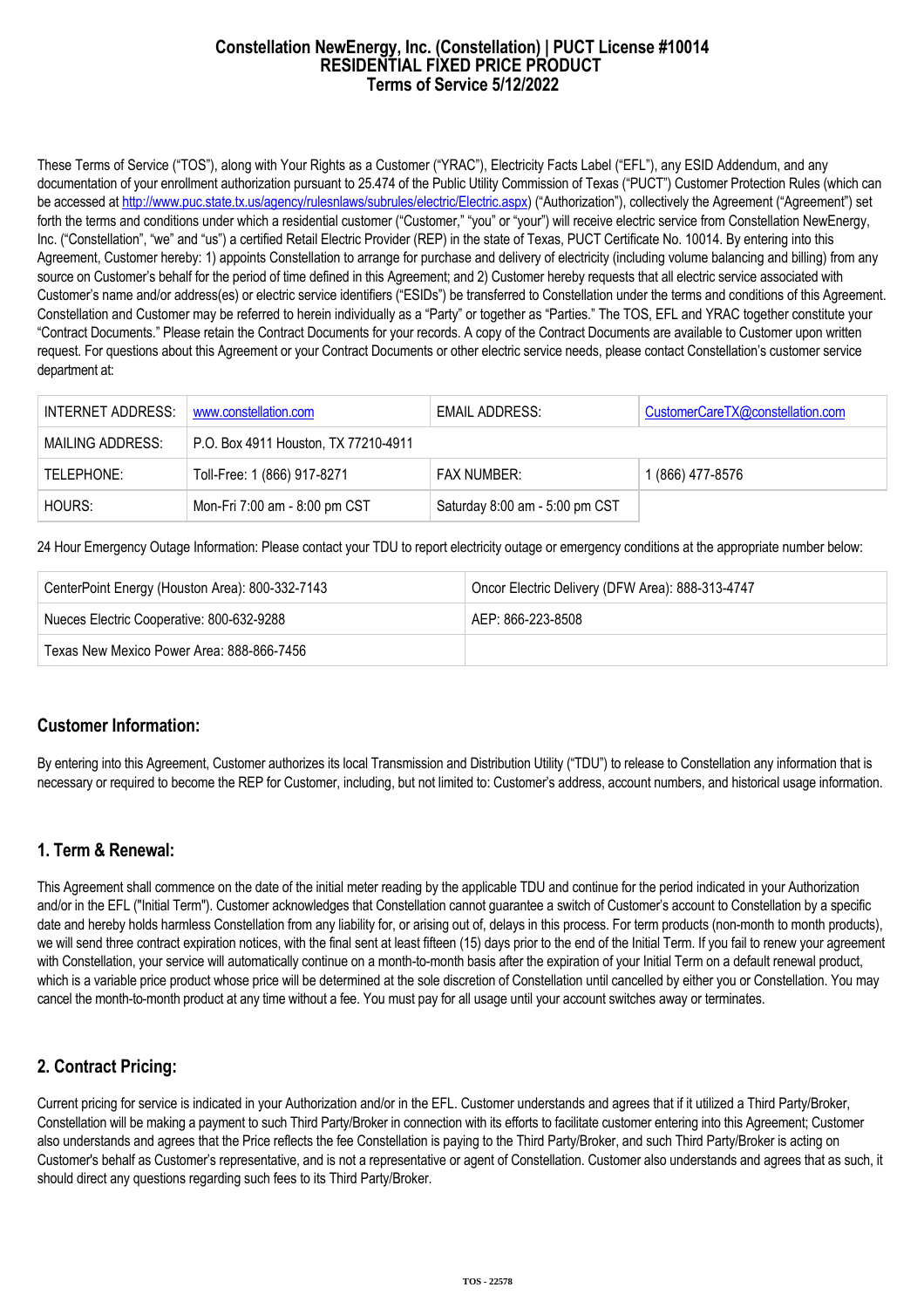# **3. Product Types:**

Constellation provides two different types of products including fixed rate, and variable price. Your Authorization and/or EFL specify the product type and the term that applies to your Agreement. Please note that only those parts of this section that describe your specific product type will apply to your Agreement.

Fixed Rate Products. Fixed Rate Products have a term of at least three (3) months. The price of a fixed rate product (which includes all recurring charges and ancillary service charges) may only change during your Initial Term to reflect actual changes in TDU charges, changes to the Electric Reliability Council of Texas ("ERCOT") or Texas Regional Entity, Inc. administrative fees charged to loads, or changes resulting from federal, state or local laws that impose new or modified fees or costs on us that are beyond our control. The price may not vary from the disclosed amount to reflect changes in ancillary service charges unless the commission (PUCT) expressly designates a specific type of ancillary service product as incurring charges beyond the REP's control for a customer's existing contract. Price changes resulting from these limited circumstances do not require us to provide you with advance notice.

Variable Price Products. Variable price products have a term of thirty-one (31) days or less and a price that varies according to the method disclosed on your EFL.

# **4. Material Changes by Constellation:**

Constellation will provide Customer with at least fourteen (14) calendar days advance written notice of any Material Change in this Agreement, either in Customer's bill or in a separate mailing. The changes will become effective on the date stated in the written notice. Customer may cancel this Agreement before the effective date of the Material Change, as identified in the advance written notice provided to Customer, without any Early Termination Fee.

# **5. Early Terminations:**

In the event that Constellation, or its activities hereunder, becomes subject to regulations of any kind whatsoever under any law, government body action or ERCOT action that has the effect of materially changing the circumstances from those that exist on the effective date of this Agreement then Constellation may pass through the economic effects to Customer of such change or Constellation may unilaterally terminate this Agreement without Customer's consent upon at least thirty (30) calendar days written notice to Customer without any obligation, payment or otherwise, to Customer or an Early Termination Fee.

## **6. Early Termination Fee:**

If Customer terminates this Agreement or defaults as described in Section 11 and/or 12 of this Agreement, then, unless otherwise provided herein, an Early Termination Fee shall be immediately due and paid by Customer to Constellation. The amount of the Early Termination Fee is set forth in the EFL. In the event that Customer moves out of the location(s) identified in this Agreement and the Customer provides Constellation with the following items: 1) proper and reasonable evidence of such move, such as a bill in Customer's name at Customer's new location and 2) a forwarding address for which Constellation is able to confirm as the new residence of Customer, then the Early Termination Fee will not apply.

## **7. Invoicing, Payment, Interest, and Credit Requirements:**

Customer will receive a monthly invoice from Constellation (Customers in the Nueces service territory only have a choice of billing options. Nueces customers have the right to request a single bill or two bills for electricity service. For business reasons, Constellation only offers the two bill option. You will receive a bill each month from Nueces for its delivery services, and you will receive a bill from Constellation for our power supply services. Please note that BOTH bills will need to be paid each month.). All invoices are due and payable sixteen (16) calendar days from the date the invoice was issued. Customer must provide to Constellation written notice setting forth in particular detail any disputed amount, including the calculations with respect to any errors or inaccuracies claimed. If it is subsequently determined that Customer owes Constellation any portion of the disputed amount, Customer shall remit to Constellation within five (5) business days following such determination the outstanding balance. Any amounts that may have been overpaid or underpaid shall be applied to the next monthly invoice.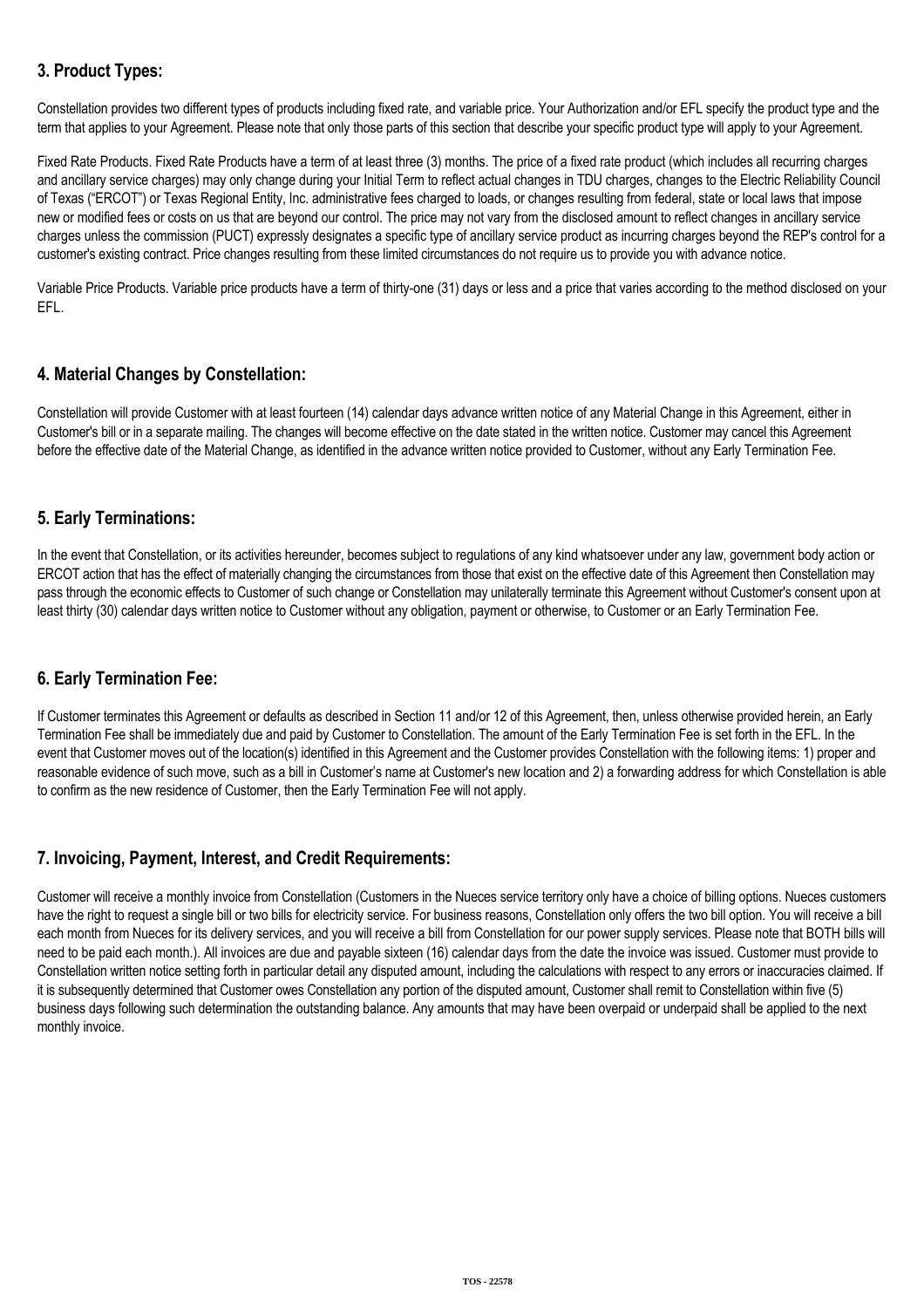Customer is responsible for all regulatory charges, taxes, duties, fees, levies, premiums or any other charges of any kind, whether direct or indirect, relating to the sale, purchase or delivery of electricity, together with all interest, penalties or other additional amounts imposed, including but not limited to gross receipts tax, PUCT Assessment, sales tax, consumption tax, use tax, value added tax, kWh, commercial activity or other privilege tax, and any other tax (whether in effect as of the effective date of this Agreement or thereafter) imposed by any governmental entity. Constellation reserves the right to include in any subsequent invoice, adjustments related to previous invoices, previous invoicing errors, meter read errors, miscalculation of taxes or other errors or omissions. Customer authorizes Constellation, and Constellation reserves the right, to charge Customer's credit/debit card and/or checking account without notice for any unpaid balances that are past due. If the account is referred to a collection company, Constellation reserves the right to bill Customer a fee not to exceed thirty-three percent (33%) of the amount being collected. If the account is referred for legal actions, any and all attorney fees and court costs will be billed to the Customer. Customer shall be responsible for any and all fees associated with or incurred by Constellation in collecting any amounts owed to Constellation, including, but not limited, to attorneys' fees, court costs and any fees charged by a collection agency.

# **Budget Billing:**

Constellation offers a levelized payment plan ("Budget Billing") which allows customers to pay a calculated average amount for electric service each month. The program is available to 1) customers who are not currently delinquent in payment and 2) delinquent customers in limited situations. At least every twelve (12) months, Constellation will reconcile Customer's account and calculate a new Budget Billing amount accordingly. Constellation will credit Customer's account for any over-billed amount and will include any under-billed amount in the new Budget Billing amount. Customer may opt-out of Budget Billing by 1) paying the full balance due and 2) providing Constellation with notice of your desire to be removed from Budget Billing. Budget Billing does not affect your obligation to pay for all actual usage and other associated charges taxes and fees. Failure to pay your monthly bill on or before the stated due date may result in Constellation's cancellation of your participation in Budget Billing.

# **Bill Payment and Other Assistance:**

An energy assistance program is available to Customers who have severe financial hardships and temporarily may be unable to pay their bills. The program is funded in part by contributions from Constellation customers. In certain circumstances for which Customer must qualify, you may have the right to establish a payment arrangement or deferred payment plan with Constellation. A payment plan allows you to pay your bill after the due date, but before the next bill is due. A deferred payment plan is an arrangement between Constellation and Customer that permits the Customer to pay an outstanding bill in installments that extend beyond the due date of the next bill. Constellation will confirm all deferred payment plans in writing. Please call for additional information.

If Customer or a person permanently residing at Customer's residence has special needs that require Customer or such person to be dependent on electrical equipment or power medical equipment, then you may qualify as a Chronic Condition or Critical Care residential customer. It is Customer's responsibility to advise Constellation in writing upon application for service if Customer or a person permanently residing at Customer's residence is or may qualify as a Critical Care or Chronic Condition residential customer. Upon request, we will provide you the PUCT's standardized Critical Care or Chronic Condition Eligibility Determination Form, which must be completed by your physician and returned to us or the TDU. The ultimate decision to grant either designation rests with your TDU. Additional information regarding Critical Care and Chronic Condition designations may be found in your YRAC.

# **8. Additional Charges & Fees:**

Constellation will charge a one-time late payment penalty of 5% for each delinquent month's charges that remain unpaid after the close of business on the bill due date. Additionally, Constellation will charge: 1) a \$30 fee for any returned check, electronic fund transfer or credit card transaction not processed due to insufficient funds or credit availability; 2) a \$20 disconnection fee for processing an electric service disconnection transaction; 3) a \$20 reconnection fee in the event that Constellation processes a reconnection transaction on your account, (such fees are in addition to any disconnect/reconnect fees that may be assessed by your TDU, and are assessed regardless of whether or not your electric service is actually disconnected by the TDU if the transaction orders are sent); 4) a \$6.95/call fee for customers who make a payment via a call center agent; and 5) any charges or fees that the TDU charges Constellation including but not limited to fees to initiate or switch service, transport and distribute electricity to your service location, read your meter, and terminate or restore service. These charges are passed on to you by Constellation, along with certain charges and fees assessed by ERCOT.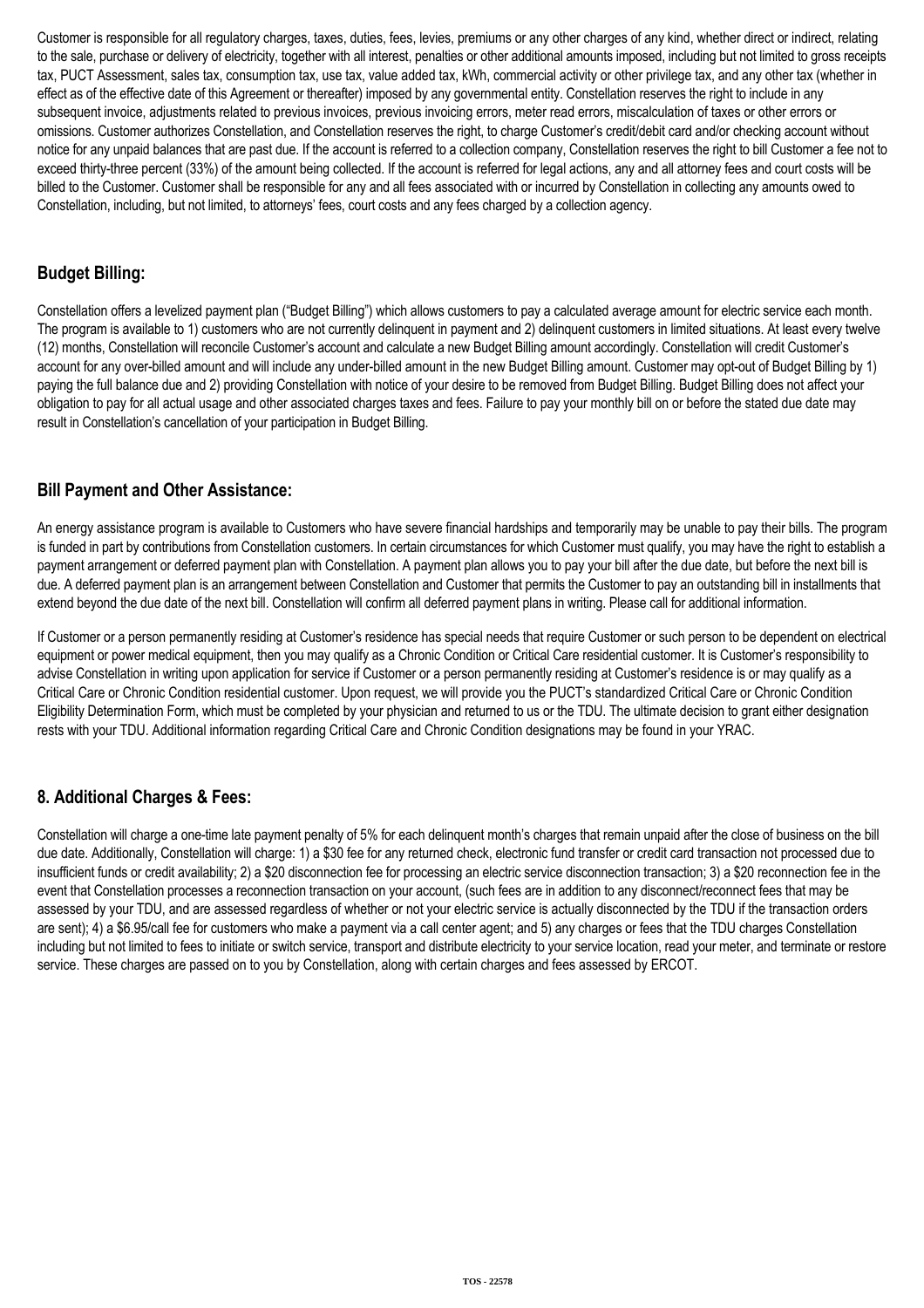# **9. Customer Acknowledgements:**

Customer acknowledges that the TDU is solely responsible for reading Customer's meter or recorded data, as applicable, and that Constellation cannot and does not read a Customer's meter or recorded data, but is bound by the readings and data provided by the TDU. Customer further acknowledges that Constellation's ability to invoice Customer depends on the TDU's ability to furnish Constellation with all necessary information including meter readings or recorded data, as applicable. In the absence of such information from the TDU, Constellation may invoice Customer based on estimated meter reading according to the Customer's historical usage. As soon as practicable, and after receipt of actual Customer's energy consumption from the TDU, Constellation will reconcile any difference(s) between estimated and actual usage charges.

# **10. Credit Requirements & Deposit:**

Constellation may investigate the Customer's credit history at any time. Constellation may refuse electric service at any time to anyone who does not meet Constellation's credit standards or if Customer cannot pay the requisite deposit or demonstrate satisfactory credit. Constellation may also refuse to provide service to a Customer for one or more of the reasons specified in Section 25.477 of the PUCT rules and regulations (<http://www.puc.state.tx.us/agency/rulesnlaws/subrules/electric/Electric.aspx>).

Applicants who are sixty-five (65) years of age or older who are not currently delinquent in payment of any electric service account are deemed as having established satisfactory credit. A Customer or applicant may be deemed as having established satisfactory credit if the Customer or applicant has been determined to be a victim of family violence as defined in the Texas Family Code §71.004 (see website for more details at [http://www.statutes.legis.state.tx.us/\)](http://www.statutes.legis.state.tx.us/), by a family violence center or by treating medical personnel. This determination shall be evidenced by submission of a certification letter developed by the Texas Council of Family Violence.

# **Deposits:**

If Customer fails to demonstrate satisfactory credit, as determined in the sole discretion of Constellation, then Customer may be required to pay a deposit prior to service being provided, if at all. Such deposit shall not exceed an amount equal to the greater of one-fifth of the Customer's estimated annual billing or; the sum of the Customer's estimated billings for the next two (2) months. Deposits may be waived or refunded with a valid letter of credit for electric services received at the address and account name supplied on this application.

Deposits held more than thirty (30) days will accrue interest from the date of receipt at the annual rate established by the PUCT. Accrued interest will be applied annually to Customer's account. Upon termination of service or after twelve (12) consecutive months of service with no late payments of any kind, Constellation will apply the deposit plus accrued interest, if any, against Customer's account or outstanding balance on Customer's final bill. Any credit balance remaining on an inactive account after the final bill will be refunded in the form of a company check and will be mailed within thirty (30) calendar days.

# **11. Default and Disconnection:**

A Default means:

- Failure of Customer to pay any amounts due under this Agreement within the time strictly provided herein; or
- Failure of Customer to perform any material term of this Agreement; or
- Determination that any representation upon which this Agreement is based is false; or
- Immediately after Customer files for or is otherwise placed in bankruptcy; or
- Determination by the TDU that any tampering has occurred at the Customer's meters.
- Prevention by Constellation to initiate and/or provide service to Customer's meters for any reason, including but not limited to a switch-hold or permitting issues.

Default of this Agreement, including without limitation, non-payment of Customer's bill may result in an order for the TDU to disconnect the Customer's electric service at the Customer's meters; and the termination of this Agreement at the sole discretion of Constellation. Moreover, Constellation may seek to have your electric service disconnected after providing you at least ten (10) calendar days' notice for any of the following reasons: (1) failure to pay a bill owed to Constellation, or to make a deferred payment arrangement by the date of disconnection; (2) failure to comply with the terms of a deferred payment agreement made with Constellation; (3) using service in a manner that interferes with the service of others or the operations of non-standard equipment; (4) failure to pay a deposit required by Constellation; or (5) failure of the guarantor to pay the amount guaranteed when Constellation has a written agreement, signed by the guarantor, which allows for disconnection of the guarantor's service.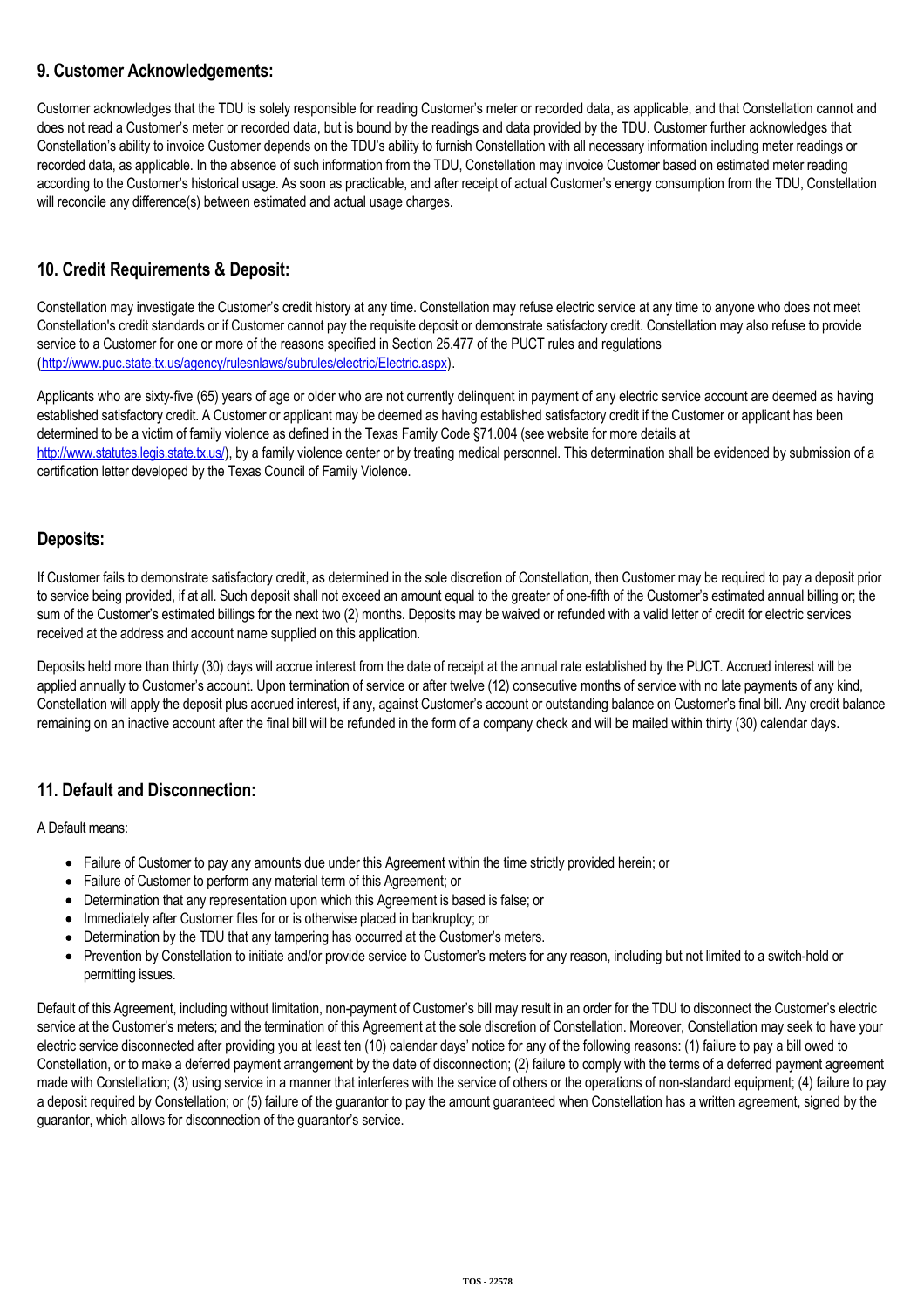Constellation may authorize your TDU to disconnect your electric service without prior notice to you if: (1) certain dangerous circumstances exist; (2) service is connected without the authority by a person who has not made application for service; (3) service is reconnected without authority after disconnection for non-payment; (4) there has been tampering with the equipment used to measure the amount of electricity used; or (5) there is evidence of theft of service. Payments may be made in person at any authorized payment center (please call us or visit our web site to get a list of the cash payment locations in your area), by phone to Constellation during normal business hours (Monday – Friday 8:00 am to 5:00 pm) or on-line at www.constellation.com. SERVICE MAY BE DISCONNECTED AGAIN WITHOUT NOTICE FOR ANY RETURNED PAYMENTS. A deposit or additional deposits may be required on accounts that have been disconnected for non-payment.

Upon satisfactory correction of the reasons for the disconnection, Constellation will notify your TDU to reconnect your service. Constellation will continue to serve you under this Agreement in effect prior to issuance of the disconnection notice. If your service was disconnected due to a dangerous situation, your service will be reconnected once you notify Constellation that you have corrected and satisfactorily resolved the dangerous situation. Please allow 24 to 48 hours for completion of reconnect orders.

# **12. Remedies upon Default:**

If Customer defaults then, in addition to any rights and/or remedies available to Constellation in this Agreement, in law or in equity, Constellation may unilaterally terminate this Agreement and issue a "move out" transaction, and Customer shall be subject to and responsible for payment of any applicable Early Termination Fee. Thereafter, Constellation may calculate all amounts due under this Agreement and Customer shall pay those amounts within five (5) calendar days from the date of invoice. Customer shall be liable for payment of any and all fees related to and/or arising out of Customer's default, including without limitation, attorneys' fees, court costs, collection fees, and demands for payment. If Customer defaults, then Customer may be required to reapply for electric service and pay a deposit in order to again become a Customer.

# **13. Representations and Warranties:**

As a material inducement to entering into this Agreement, Customer hereby represents and warrants to Constellation as follows:

- This Agreement constitutes a legal, valid, and binding obligation of Customer, enforceable against Customer in accordance with its terms, subject to bankruptcy, insolvency, reorganization, and other laws affecting creditor's rights generally, and with regard to equitable remedies, subject to the discretion of the court before which proceedings to obtain same may be pending; and
- Customer has knowledge, understanding and experience that enable Customer to evaluate the merits and risks of entering into this Agreement;

# **14. Forward Contract:**

Constellation and Customer acknowledge and agree that the transactions contemplated by this Agreement constitute "forward contracts" within the meaning of the United States Bankruptcy Code, and further acknowledge and agree that Constellation is a "forward contract merchant." (<http://uscode.house.gov/download/pls/11C1.txt>).

## **15. Assignment:**

Customer shall not assign this Agreement or any of its rights or obligations hereunder without the prior written consent of Constellation, which consent may not be unreasonably withheld. Notwithstanding the foregoing, Constellation may, without the consent of Customer:

- Transfer, sell, pledge, encumber or assign this Agreement or the accounts, revenues or proceeds hereof in connection with any financing or other financial arrangements; and
- Transfer or assign this Agreement to its affiliate; and
- Transfer or assign this Agreement to any person or entity succeeding to all or substantially all of its assets; and

Customer hereby acknowledges and consents to Constellation's pledge and contingent assignment or subrogation of all rights and obligations hereunder. In the event any other provision of this Agreement shall be deemed to prohibit or otherwise restrict Constellation's assignment, subrogation or pledge of its rights hereunder, this provision shall control.

## **16. Binding Effect:**

This Agreement shall inure to the benefit of, and be binding upon, Constellation and Customer and their respective successors and permitted assigns.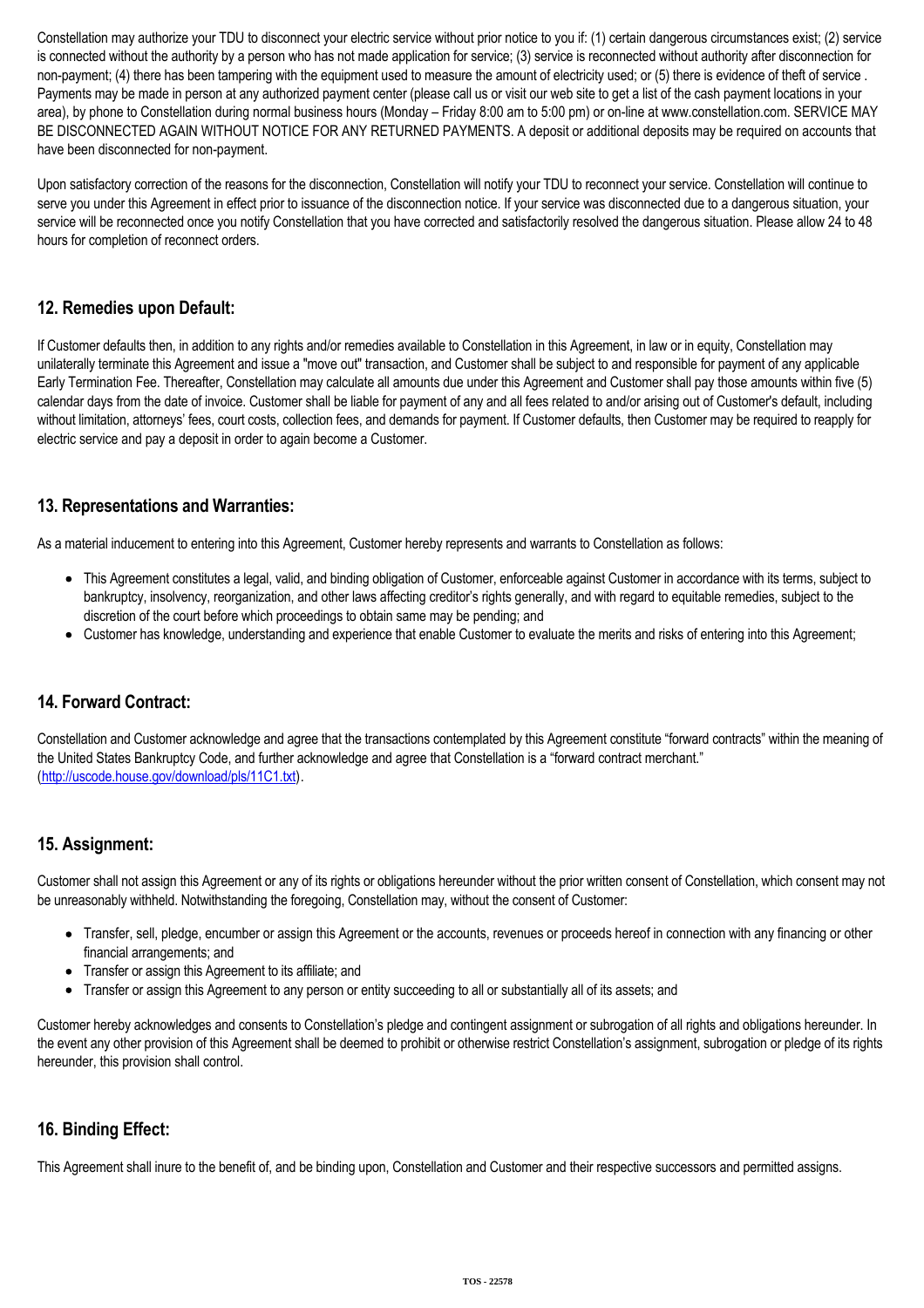# **17. Force Majeure:**

Constellation shall not be liable in damages for any act or event that is beyond its control and which could not be reasonably anticipated and prevented through the use of reasonable measures, including, but not limited to, an act of God, act of the public enemy, war, terrorism, insurrection, riot, fire, explosion, labor disturbance or strike, wildlife, unavoidable accident, equipment or material shortage, breakdown or accident to machinery or equipment, or good faith compliance with a then valid curtailment, order, regulation or restriction imposed by governmental, military, or lawfully established civilian authorities, including any order or directive of ERCOT.

# **18. Excuse:**

If an event occurs which makes it impossible for Constellation to perform this Agreement, including without limitation, any of the foregoing force majeure events, then our performance under this Agreement shall be excused for the duration of such event. This could be an event affecting Customer's TDU, such as a facility outage on their electric distribution lines.

# **19. LIMITATION OF REMEDIES, LIABILITY AND DAMAGES:**

CONSTELLATION AND CUSTOMER CONFIRM THAT THE EXPRESS REMEDIES AND MEASURES OF DAMAGES PROVIDED IN THIS AGREEMENT SATISFY THE ESSENTIAL PURPOSES HEREOF, FOR BREACH OF ANY PROVISION FOR WHICH AN EXPRESS REMEDY OR MEASURE OF DAMAGES IS PROVIDED IN THIS AGREEMENT, SUCH EXPRESS REMEDY OR MEASURE OF DAMAGES SHALL BE THE SOLE AND EXCLUSIVE REMEDY, THE LIABILITY SHALL BE LIMITED AS SET FORTH IN SUCH PROVISION AND ALL OTHER REMEDIES OR DAMAGES AT LAW OR IN EQUITY ARE WAIVED. IF NO REMEDY OR MEASURE OF DAMAGES IS EXPRESSLY HEREIN PROVIDED, THE LIABILITY SHALL BE LIMITED TO DIRECT ACTUAL DAMAGES ONLY.

SUCH DIRECT ACTUAL DAMAGES SHALL BE THE SOLE AND EXCLUSIVE REMEDY AND ALL OTHER REMEDIES OR DAMAGES AT LAW OR IN EQUITY ARE WAIVED. UNDER NO CIRCUMSTANCE SHALL CONSTELLATION BE LIABLE FOR CONSEQUENTIAL, INCIDENTAL, PUNITIVE, EXEMPLARY OR INDIRECT DAMAGES, LOST PROFITS OR OTHER BUSINESS INTERRUPTION DAMAGES, BY STATUTE, IN TORT OR CONTRACT, UNDER ANY INDEMNITY PROVISION OR OTHERWISE.

IT IS THE INTENT OF CONSTELLATION AND THE CUSTOMER THAT THE LIMITATIONS HEREIN IMPOSED ON REMEDIES AND THE MEASURE OF DAMAGES BE WITHOUT REGARD TO THE CAUSE OR CAUSES RELATED THERETO, INCLUDING THE NEGLIGENCE OF ANY PARTY, WHETHER SUCH NEGLIGENCE BE SOLE, JOINT OR CONCURRENT, OR ACTIVE OR PASSIVE. TO THE EXTENT ANY DAMAGES REQUIRED TO BE PAID HEREUNDER ARE LIQUIDATED, CONSTELLATION AND CUSTOMER ACKNOWLEDGE THAT THE DAMAGES ARE DIFFICULT OR IMPOSSIBLE TO DETERMINE AND THE LIQUIDATED DAMAGES CONSTITUTE A REASONABLE APPROXIMATION OF THE HARM OR LOSS.

## **20. Dispute Resolution:**

Constellation and Customer agree in good faith to attempt to resolve any disputes as detailed in the YRAC. Any communications concerning disputed debts, including an instrument tendered as full satisfaction of a debt, are to be sent to the attention of the "Legal Department" at P.O. Box 4911 Houston, TX 77210-4911.

## **21. UCC:**

Except as otherwise provided for in this Agreement, the provisions of the Uniform Commercial Code ("UCC") of Texas shall govern this Agreement and Energy shall be deemed a "good" for purposes of the UCC [\(http://www.statutes.legis.state.tx.us/Docs/BC/htm/BC.1.htm#1.101\)](http://www.statutes.legis.state.tx.us/Docs/BC/htm/BC.1.htm#1.101).

## **22. Warranty Disclaimer:**

EXCEPT AS EXPRESSLY SET FORTH IN THIS AGREEMENT CONSTELLATION DOES NOT MAKE AND EXPRESSLY NEGATES ANY OTHER REPRESENTATION OR WARRANTY, WRITTEN OR ORAL, EXPRESS OR IMPLIED, INCLUDING ANY REPRESENTATION OR WARRANTY WITH RESPECT TO CONFORMITY TO MODELS OR SAMPLES, MERCHANTABILITY, OR FITNESS FOR ANY PARTICULAR PURPOSE.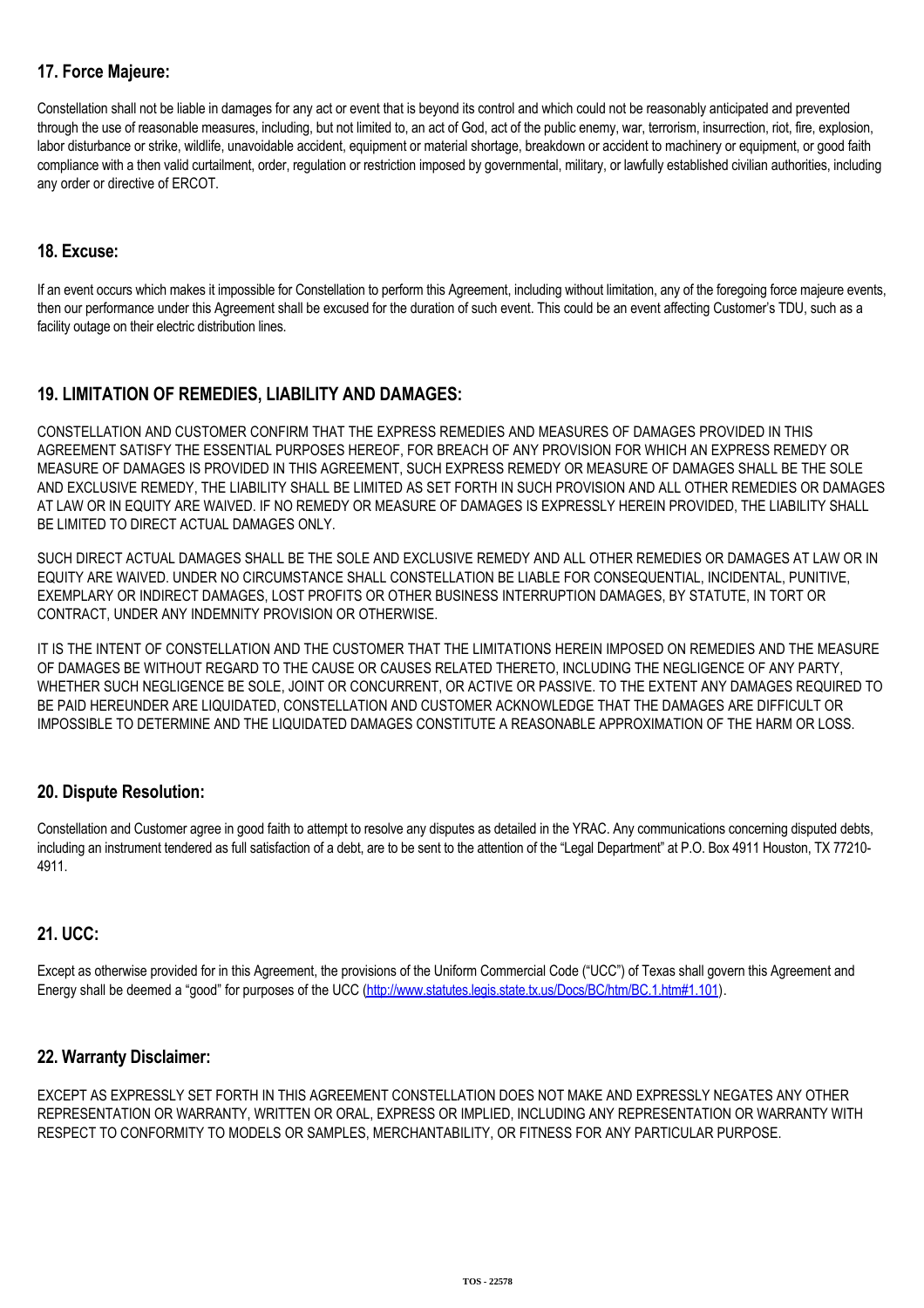# **23. Notices:**

Notices to and from Customer shall be furnished in writing and shall be delivered by electronic mail, United States Postal Service standard mail, certified mail, or overnight carrier. Notice to and from Customer by hand delivery shall be deemed to be received by the close of the business day on which it was hand delivered (unless hand delivered after the close of business in which case it shall be deemed received at the close of the next business day). Notice to and from Customer by overnight mail or courier shall be deemed to have been received two (2) business days after it was sent. FOR PURPOSES OF PROVIDING NOTICE OF BANKRUPTCY TO CONSTELLATION, SUCH NOTICE SHALL ONLY BE EFFECTIVE IF DELIVERED TO THE FOLLOWING ADDRESS: "Legal Department" at P.O. Box 4911 Houston, TX 77210-4911.

### **24. Governing Law:**

THIS AGREEMENT AND THE RIGHTS AND DUTIES OF Constellation AND CUSTOMER HEREUNDER SHALL BE GOVERNED BY AND CONSTRUED, ENFORCED AND PERFORMED IN ACCORDANCE WITH THE LAW OF THE STATE OF TEXAS, WITHOUT GIVING EFFECT TO PRINCIPLES OF CONFLICTS OF LAWS.

### **25. Non-Waiver:**

No waiver by any Party hereto of any one or more defaults, by the other Party in the performance of any of the provisions of this Agreement shall be construed as a waiver of any other default or defaults whether of a like kind or different nature.

### **26. Severability:**

Except as otherwise stated herein, any provision or article declared or rendered unlawful by a court of law or regulatory agency with jurisdiction over Constellation or Customer, or deemed unlawful because of a statutory change, will not otherwise affect the lawful obligations that arise under this Agreement.

## **27. No Third Party Beneficiaries:**

Subject to the provisions above under "Assignment," nothing in this Agreement shall provide any benefit to any third party nor shall it provide any third party any claim, cause of action, remedy or right of any kind.

## **28. Right of Rescission:**

For switch requests, Customer has the right to rescind Customer's request for Constellation to become its REP without any Early Termination Fee within three (3) federal business days of the applicant's receipt of the TOS. To rescind this Agreement, Customer shall give notice to Constellation in writing via regular mail at P.O. Box 4911 Houston, TX 77210-4911, or by email at [CustomerCareTX@constellation.com](mailto:CustomerCareTX@constellation.com) or by facsimile at 1 (866) 477-8576 or by calling 1 (866) 917-8271. Rescission requests received after three (3) federal business days are not guaranteed rescissions; however Customer has the right to select another REP and Customer may do so by contacting that REP, but Customer remains responsible for any Early Termination Fees. Regardless of the method or reason for termination or cancellation of this Agreement, Customer is responsible for the payment of any and all services provided to Customer before or after the termination or cancellation of this Agreement. If Customer requests that the TDU read its meter before the normal meter read date Customer may be charged a fee as set by the respective TDU.

## **29. Discrimination:**

Constellation does not discriminate, deny service, or require a prepayment or deposit for service based on a customer's race, creed, color, national origin, ancestry, sex, religion, marital status, lawful source of income, level of income, disability, familial status, location in an economically distressed geographic area, or qualification for low income or energy efficiency services. Further, Constellation does not use a credit score, credit history, or utility payment data as the basis for determining the price for residential electric service for a product with a term of twelve (12) months or less.